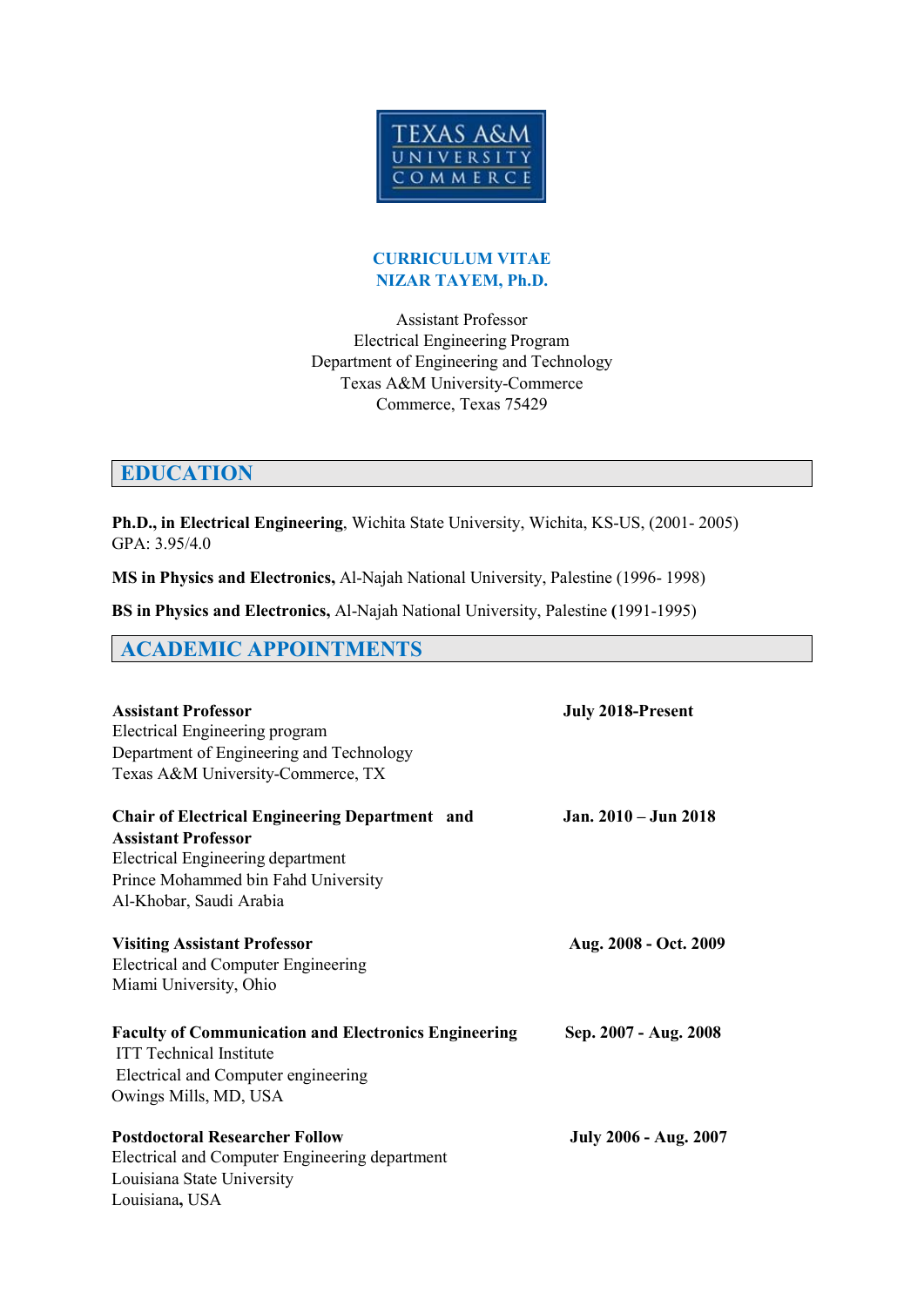#### **Visiting Assistant Professor Oct. 2005 - May 2006**

Electrical and Computer Engineering department West Virginia University Institute of Technology West Virginia*,* USA

**Senior RF Engineer April 2005 – Oct. 2005** Sprint Nextel Communication Ft. Lauderdale, Florida, USA

**Graduate Research Assistant Aug. 2001 – Mar. 2005** Electrical and Computer Engineering Department Wichita State University, Wichita, KS Kansas, USA

## **ADMINISTRATIVE POSITION**

Chair of Electrical Engineering department, Prince Mohammad Bin Fahd University, KSA **Jan. 2010 – Jun.2018**

# **MAJOR INDUSTRIAL RESEARCH PROJECTS**

- Air Force Research Laboratory Challenge 2021 (TAMUC) (in progress)
- Smart Antenna for Future US Army Frequency-Hopping Communications Systems," US Army Research under State of Kansas Defense Experimental Program to Simulate Competitive Research (DEPSCoR)
- □ DOA Estimation scheme for wireless communication, US Army Research Laboratory, USA
- □ DOA Estimation and Downlink Beam Study for 3GPP," Samsung Electronics Co., LTD, Information and Telecommunication R&D Center
- Developed algorithms for WCDMA TDD Mode for Samsung Electronics
- $\Box$  Proposed and implemented Unitary Root Music and Unitary Music with real valued Rank Revealing Triangular factorization algorithm for Wright-Patterson Air Force Base, USA
- □ Real time implementation for Direction of arrival estimation (DOA) Hardware implementation using FPGA for Direction of arrival estimation (DOA) proposed methods
- $\Box$  Developed an algorithm for Time of arrival estimation (TOA)
- $\Box$  Developed and proposed many algorithms in one dimensional and multidimensional array signal processing for parameter estimation

# **TEACHING EXPERINCE**

- Teaching The EE Curriculum that has been developed by Texas International Education Consortium (TIEC)
- $\Box$  More than fifteen years of teaching experience in universities
- $\Box$  Received excellent student evaluation (avg. 4.8/5)
- Taught courses and laboratories in different areas of electrical engineering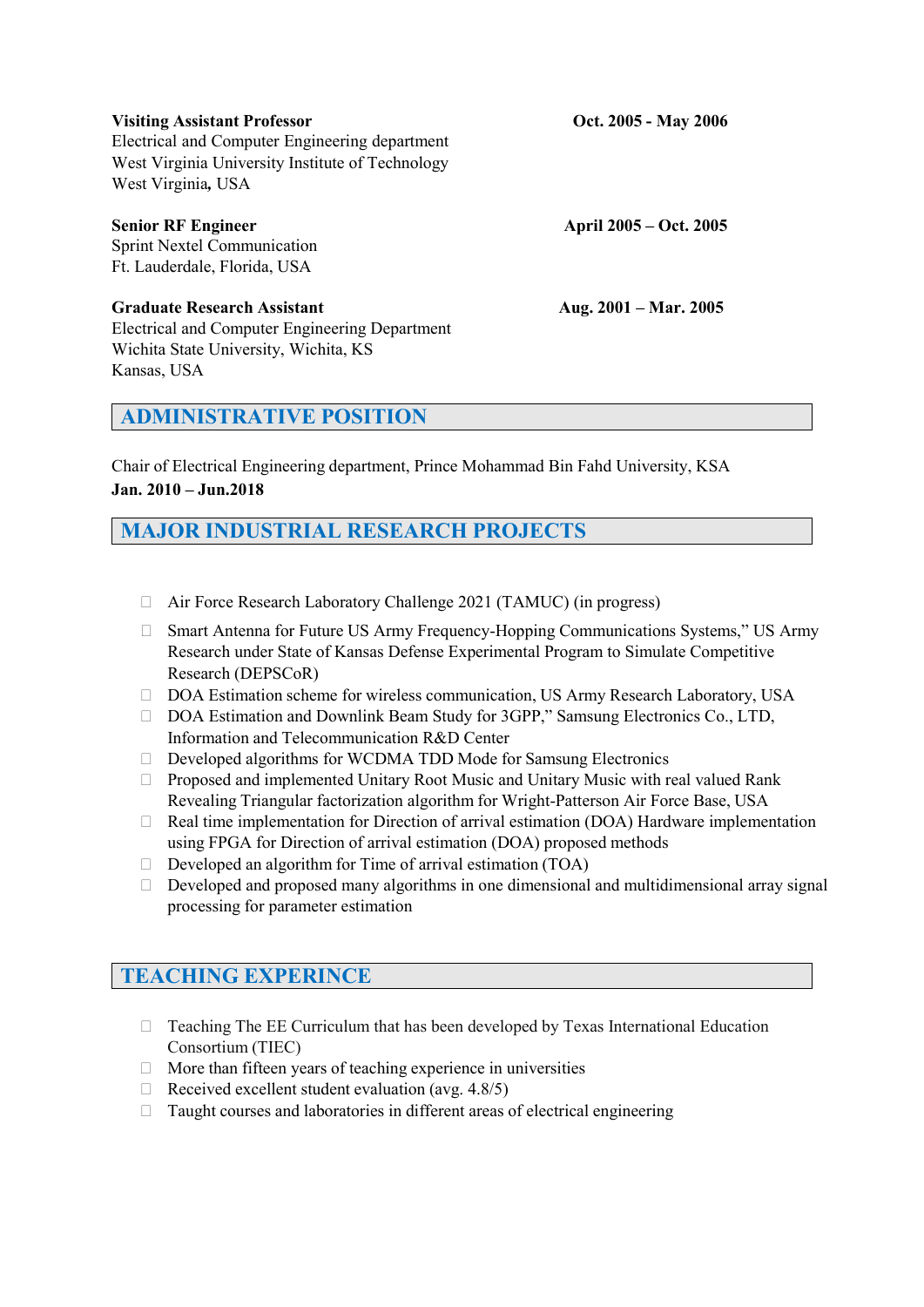| <b>Texas A &amp; M University-Commerce</b>               |                                                |  |
|----------------------------------------------------------|------------------------------------------------|--|
| <b>ENGR 2304 Computing for Engineers</b>                 | EE 330 Continuous Signals & Systems (with Lab) |  |
| EE 220 Circuit Theory (with Lab)                         | EE 470 Capstone Design /Internship1            |  |
| EE 310 Digital Sys/Embedded Control                      | EE 440 Electric Machinery (with Lab)           |  |
| (with Lab)<br>EE 430 Discrete Signals and Systems        | EE 435 Control Systems (with Lab)              |  |
| EE 433 Digital Signal Processing                         |                                                |  |
| <b>Prince Mohammad bin Fahd University</b>               |                                                |  |
|                                                          |                                                |  |
| EE Senior Design Project I &II                           | <b>Advanced Applied Mathmatics</b>             |  |
| Wireless Communication systems                           | <b>Control Systems</b>                         |  |
| Digital Communication Systems(with<br>Lab)               | Propablity and Random Signal Analysis          |  |
| <b>Electromagnetic Field and Waves</b>                   | Electric Circuits I (with Lab)                 |  |
| Digital Signal Processing (with Lab)                     | Electric Circuit II (with Lab)                 |  |
| Communication System (with Lab)                          | Electronics I & Electronics II (with Lab)      |  |
| Digital System (with Lab)                                | LabVIEW and MATLAB Programming                 |  |
| Sensor and Instrumenation (with Lab)                     | Signals and Systems                            |  |
| <b>Electric Machinary</b>                                | Microprocesser and Microcontroller (withLab)   |  |
| Miami University, OHIO, USA                              |                                                |  |
| Digital switching (with Lab)                             | Circuit Analysis I (with Lab)                  |  |
| Local Area Network (with Lab)                            | Circuit II                                     |  |
| West Virginia Univversity, WEST VIRGINIA, USA            |                                                |  |
| Introduction to communiucation system<br>(with Lab)      | Digital Signal Processing (with Lab)           |  |
| Electric Circuit 1 (with Lab)                            | Circuit II (with Lab)                          |  |
| <b>ITT Technical Instituite, MARYLAND, USA</b>           |                                                |  |
| <b>Network Standards and Protocols</b>                   | Electronics I & II (with Lab)                  |  |
| Network Management                                       | Circuits I & II (with Lab)                     |  |
| Electronics Communication system I<br>(with Lab)         | Programable logic control                      |  |
| Data and computer Communication<br>(with Lab)            | Microprocessor (with Lab)                      |  |
| <b>Electronics Communication System II</b><br>(with Lab) | Digital Systems (with Lab)                     |  |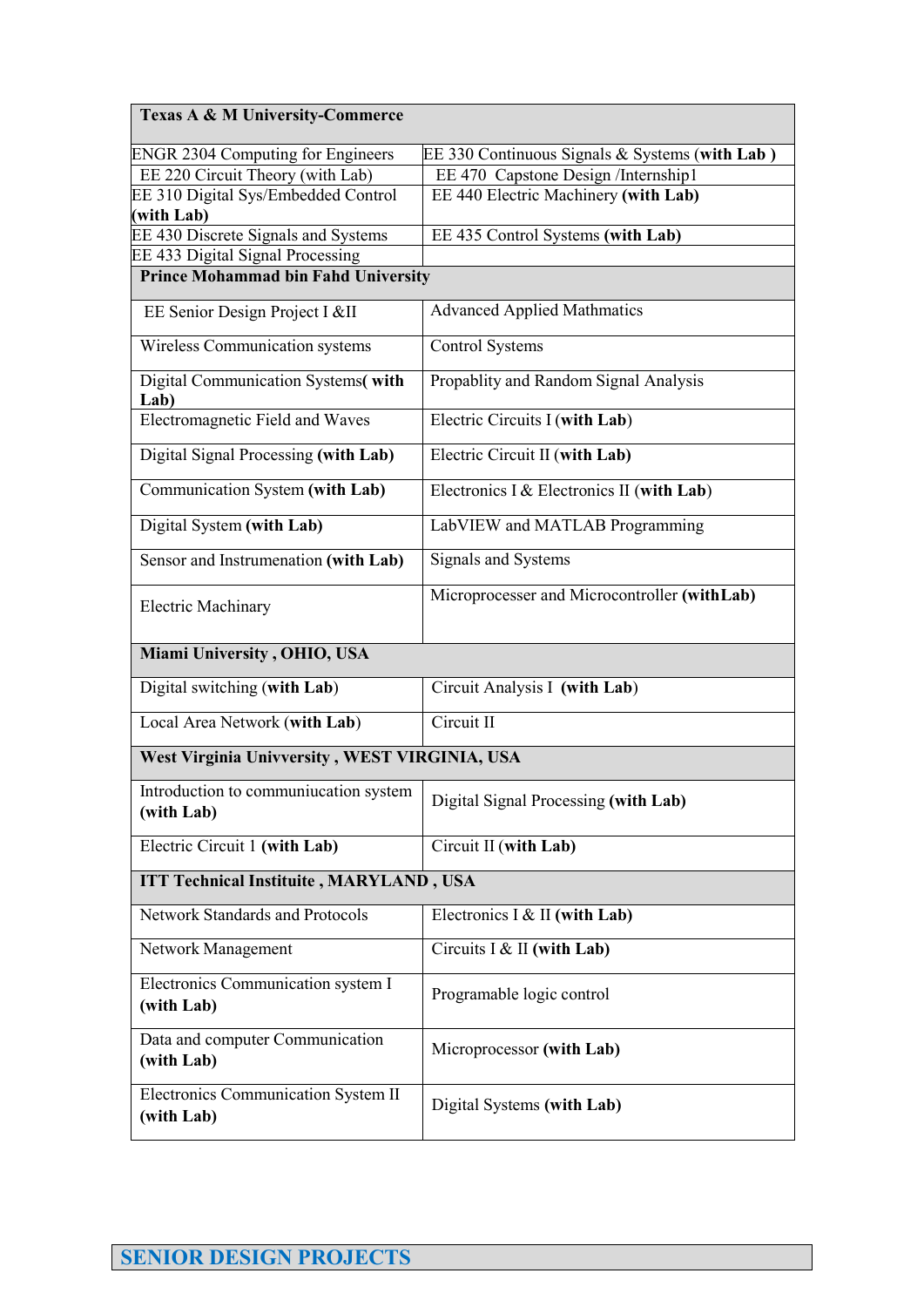- $\Box$  Supervised more than 30 senior design projects in the areas of Communication System, Electronics, Power System, and Control System
- $\Box$  Teaching senior design project course for more than 8 years

#### **Samples of senior design projects I supervised:**

- Chemical Mixer (TAMUC)
- Autonomous Vehicle Platform (TAMUC)
- RC Solar Autonomous Car (TAMUC)
- Child Safety Seat (TAMUC)
- Obstacle Avoidance & Navigational Autonomous Robot
- ❖ Remote weather station
- Peer to Peer Communication for Robotics System
- Performance Analysis and Implementation of Maximal Ratio Combining Using NI PXI System
- Off Grid On Demand Street Light System
- Smart Home Monitoring and control
- Smart Parking System
- Autonomous Quadcopter
- Remote Controlled Submarine
- Power Management System
- Motor Fault Detection
- Child Seat Safety System
- Lifeguard boat
- ❖ Wireless Charger

# **HARDWARE/SOFTWARE ELECTRICAL ENGINEERING LABRATORIES ESTABLISHMENT:**

#### $\triangleright$  Established the following Electrical Engineering laboratories at TAMUC:

| <b>LAB NAME</b>           |
|---------------------------|
| Communication System Lab  |
| Digital Communication Lab |
| Control System Lab        |
| Electric Machinery Lab    |
| Electric Circuit Lab      |

#### Established the following Electrical Engineering laboratories at PMU:

| <b>LAB NAME</b>              | <b>LINKS</b>                                          |
|------------------------------|-------------------------------------------------------|
| General purpose Computer Lab | http://www.pmu.edu.sa/PDF/Viewer.aspx?ID=316          |
| Electronics Lab              | http://www.pmu.edu.sa/PDF-                            |
|                              | HTML/Electronics%20Lab/Electronics Lab-1.html         |
| Electric Circuits Lab        | http://www.pmu.edu.sa/PDF-                            |
|                              | HTML/Electric%20Circuits%20Lab/Electric Circuits Lab- |
|                              | 1.html                                                |
| Process Control Lab          | http://www.pmu.edu.sa/PDF-                            |
|                              | HTML/Process%20Control%20Lab/Process Control Lab-     |
|                              | 1.html                                                |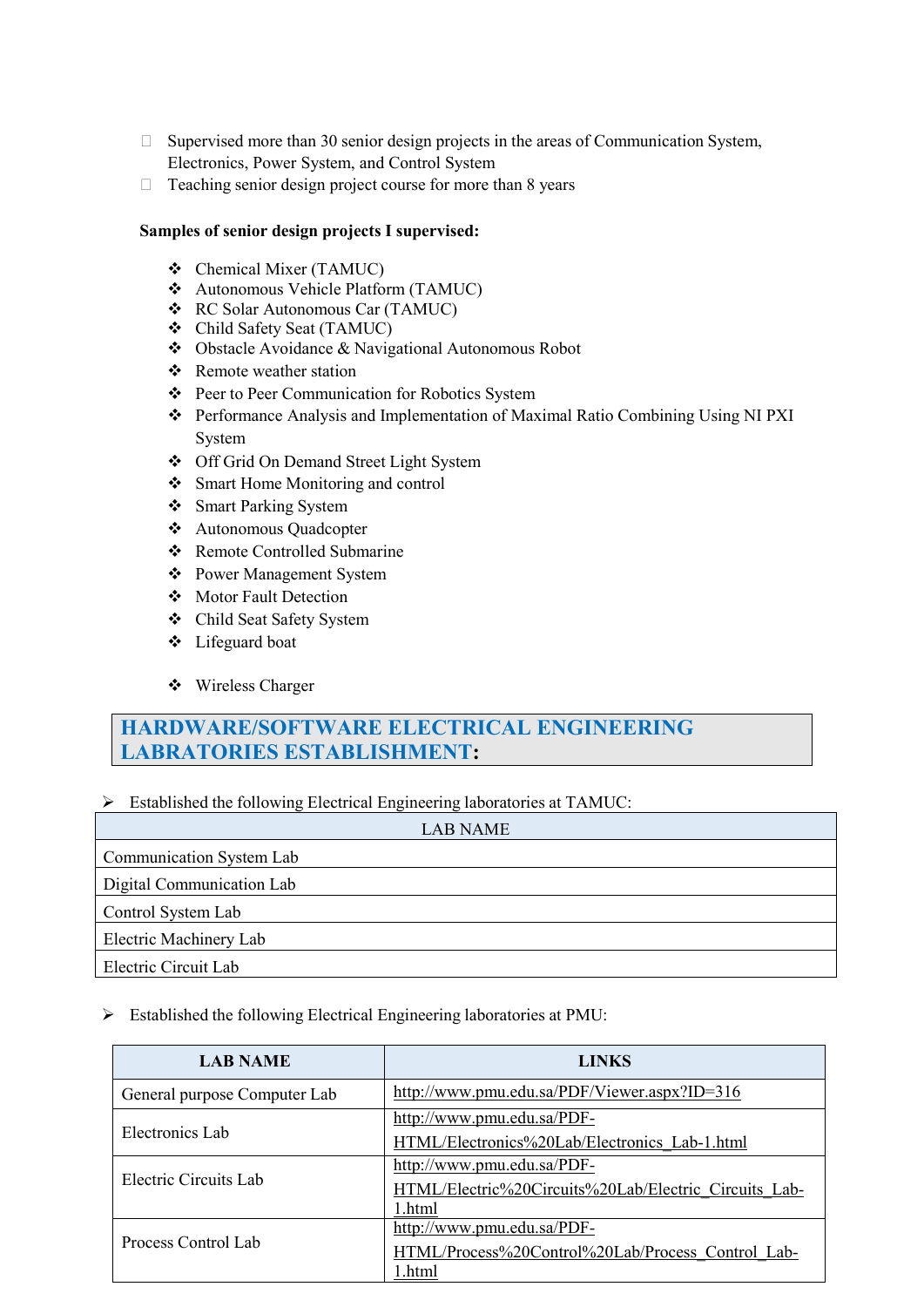| Data Acquisition Lab                       | http://www.pmu.edu.sa/PDF-<br>HTML/DAQ%20Lab/DAQ_Lab-                                                                      |
|--------------------------------------------|----------------------------------------------------------------------------------------------------------------------------|
|                                            | 1.html                                                                                                                     |
| Automatic Controls Lab                     | http://www.pmu.edu.sa/PDF/Viewer.aspx?ID=314                                                                               |
| Sensors & Instrumentation Labs             | http://www.pmu.edu.sa/PDF-<br>HTML/Sensors%20and%20Instrumentation%20Lab/Sensors%2<br>0an d%20Instrumentation%20Lab-1.html |
| Robotics & Embedded Systems Labs           | http://www.pmu.edu.sa/PDF-<br>HTML/Embedded%20Systems%20and%20Robotics%20Lab/E<br>mbe dded Systems and Robotics Lab-1.html |
| Digital Systems and<br>MicroprocessorsLabs | http://www.pmu.edu.sa/PDF-<br>HTML/Digital%20Systems%20Lab/Digital Systems Lab-<br>1.html                                  |
| Communications & Signal<br>ProcessingLab   | http://www.pmu.edu.sa/PDF-<br>HTML/Communications Lab/Communications Lab-1.html                                            |
| <b>Electrical Machinery Lab</b>            | http://www.pmu.edu.sa/PDF-<br>HTML/Electric%20Machinery%20Lab/Electric Machinery L<br>ab-1.html                            |

#### **Developed the Following Undergraduate Courses and Lab Manuals:**

- Digital Communication System
- Communication System
- □ Probability and Random Process
- EE Senior Design Project
- □ Lab Manual for Communication System
- □ Lab Manual for Sensor and Instrumentations
- Lab Manual for Digital Communication Systems
- □ Lab Manual for Circuit I

#### **Developed the following Graduate Courses:**

- EEEN5352 Digital Control Systems (MS)
- EEEN 5321 Digital Communication Systems (MS)
- EEEN 6322 Cellular Communication Networks (MS)
- EEEN 6323 Advance Wireless Communication (MS)
- $\Box$  EEEN 6332 Adaptive Signal Processing (MS)
- $\Box$  EEEE 6333 Information Theory and Coding (MS)

# **HARDWARE SKILLS**

- □ National Instruments (NI) compactDAQ
- NI myRIO
- NI CompactRIO Controller
- NI PXIe-5652, PXIe-5601, PXIe-5622, PXIe 7965, LabVIEW, LabVIEW FPGA Module
- Intel, Motorola, and Atmel Microcontrollers
- NI Universal Software Radio Peripheral (USRP)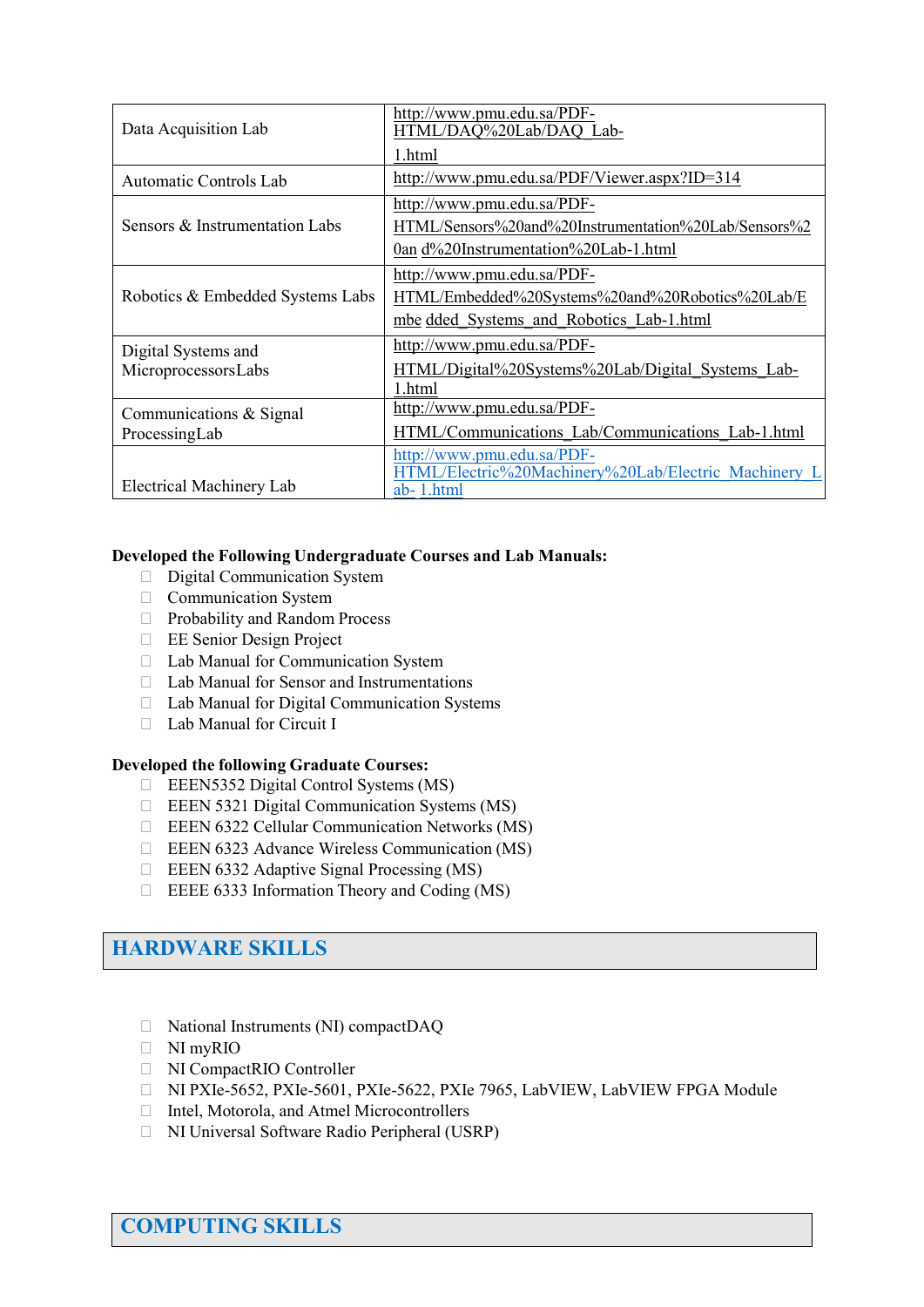- C, MATLAB/ Simulink, Pspice,
- MULTISIM, TINA
- LabVIEW, FPGA
- □ Operating Systems: Windows
- □ Microsoft Word, Power Point, Excel, Visio

## **ABET TRAINING AND CERTIFICATES**

- Attended workshop organized by The institute for the Development of Excellence in Assessment Leadership (IDEAL) MD, USA
- Attended Program Assessment Workshop (Oregon, USA)

## **ACCREDITATION (ACHIEVEMENTS)**

- □ Led and achieved ABET accreditation for Electrical Engineering department for the first time for Texas A & M University under the supervision of the department chair
- $\Box$  Led and achieved ABET accreditation for Electrical Engineering department for the first time for full six years till 2022 (PMU)
- $\Box$  Led the department effort in achieving NCAAA institutional accreditation

### **EE PROGRAM ASSESSMENT (ABET ACCREDITATION)**

- $\Box$  Developed a number of assessment tools, rubrics, and surveys for direct and indirect assessment; defined the continuous improvement process for the EE department
- Developed Student Outcome Assessment Report (SOAR) and Continuous Program Improvement Report (CPIR) forms for ABET
- □ Devloped Course Assessment Report (CAR) and LAB assesment report (LAR) forms
- □ Led the devlopment of Senior Design Project Report Template and other assessment tools to cater to ABET assessment requirements
- Developed Student Outcome Assessment Report (SOAR) form for documenting the assessment of all student outcomes  $a - k$ .
- Developed a Continuous Program Improvement Report (CPIR) form for documenting the process of "closing the loop".
- □ Led the EE department effort in defining the EE Dept. Goals, Mission, and Program Educational Objectives
- $\Box$  Guided Civil and Mechanical engineering departments in preparing for ABET accreditation

### **SCHOLARSHIPS and AWARDS**

- Outstanding Ph.D. Award in Electrical and Computer Engineering Wichita State University spring 2004.
- □ Certified LabVIEW Associate Developer (CLAD)

### **WORKSHOPS AND TRAINING COURSES**

- Advance OPNET Modular (OPNET Technology, Bethesda, MD, USA
- □ Introduction to OPNET Modular (OPNET Technology, Bethesda, MD, USA
- □ Introduction to ACE (OPNET Technology, Bethesda, MD, USA)
- NI myRIO (National Instruments, PMU , Al-Khobar, KSA)
- □ LabVIEW Core 1 (National Instruments, PMU, Al-Khobar, KSA)
- □ LabVIEW Core 2 (National Instruments, PMU, Al-Khobar, KSA)
- □ LabVIEW Core 3 (National Instruments, PMU, Al-Khobar, KSA)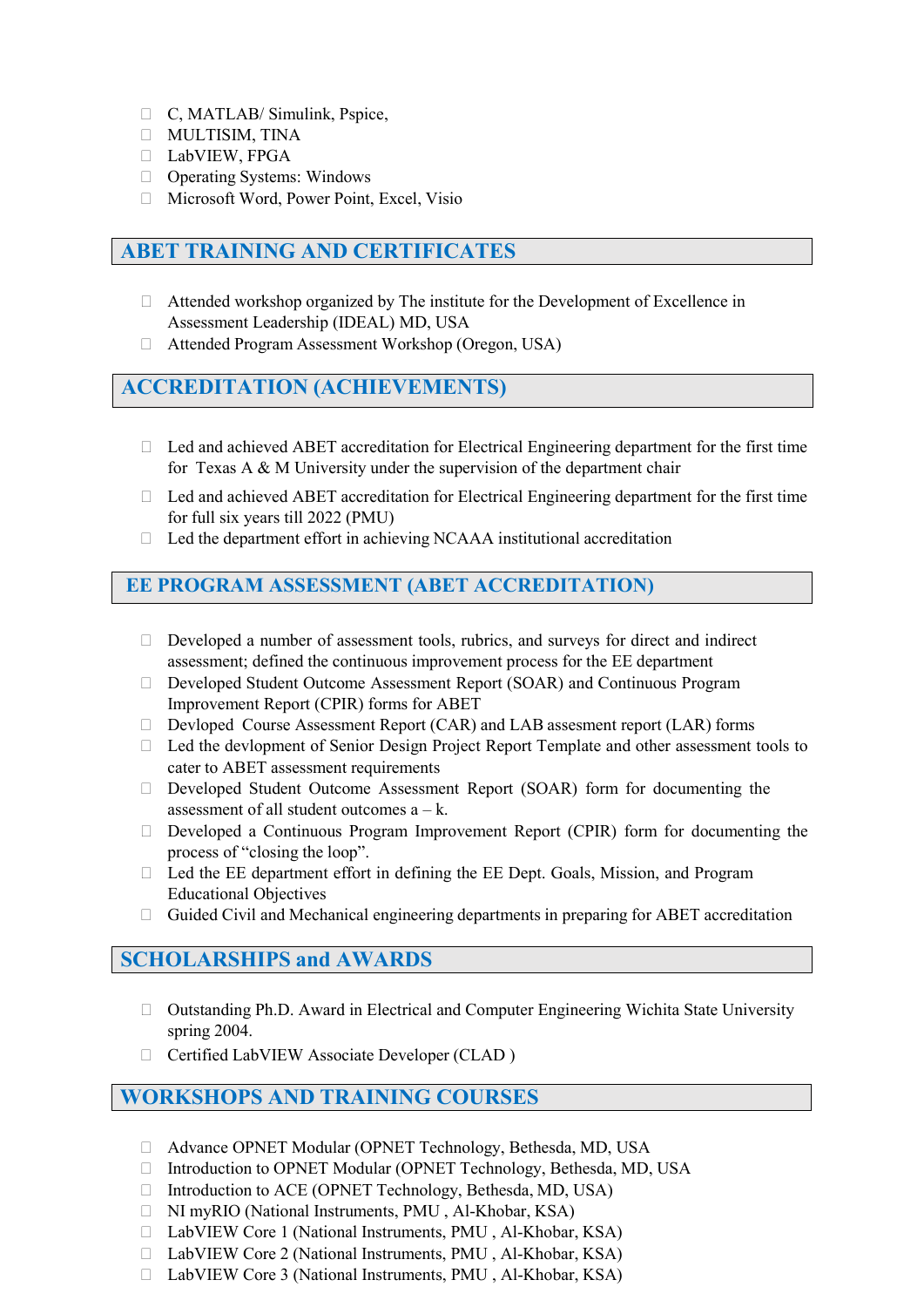- □ DATA Acquisition and Signal conditioning (National Instruments, PMU, Al-Khobar, KSA)
- NI ELVIS (National Instrument, PMU, Al-Khobar, KSA)
- NI Multisim (National Instrument, PMU, Al-Khobar, KSA)
- NI Test Stand (National Instrument, PMU, Al-Khobar, KSA)
- □ Radio Frequency (RF) fundamental (National Instrument, PMU, Al-Khobar, KSA)
- MIMO Systems (National Instrument, King Saudi University, Riyadh, KSA)
- Electrical Machinery Course (LD-didactic, Germany)
- □ Control Design and Robotics Hands-on training (NI Arabia Academic week 2011, Lebanon)
- □ LabVIEW FPGA Hands-on training (NI Arabia Academic week 2011, Lebanon)
- VeriStand Hands-on training (NI Arabia Academic week 2011, Lebanon)
- DIAdem Hands-on training (NI Arabia Academic week 2011, Lebanon)
- LabVIEW Hands-on training (NI Arabia Academic week 2011, Lebanon) Professional Activities

### **TECHNICAL PRESENTATIONS AND TALKS**

- **N. Tayem**, "Capon Root-MUSIC-like Direction of Arrival Estimation Based on Real Data," *2021 IEEE 94th Vehicular Technology Conference (VTC2021-Fall)*, 2021, pp. 1-6, doi: 10.1109/VTC2021-Fall52928.2021.9625275.
- **N. Tayem** "Computationally Efficient Forward/backward Averaged DOA Estimation of Coherent Sources in Pairs," *2021 IEEE 94th Vehicular Technology Conference (VTC2021-Fall)*, 2021, pp. 1-7, doi: 10.1109/VTC2021-Fall52928.2021.9625061
- **Nizar Tayem** "Propagator Rooting Method Direction of Arrival Estimation Based on Real Data," IEEE MILCOM 2021,San Diego, CA, November 28-Decmber 2.
- **Nizar Tayem**, "LDL Decomposition-based Real-time FPGA Implementation of DOA Estimation", Asilomar Conference on Signals, Systems, and Computers, Oct. 28-31, 2018, California, USA.
- **Nizar Tayem**," Undergraduate Engineering Program Assessment, Evaluation, and Continuous Improvement Process: A Case Study," Engineering Engineering Education (E3): Innovations in the Classroom and Beyond" April 2020 **(Virtual Presentation)**
- **N Tayem,"** Quality Assurance of Capstone Senior Design Projects: A Case Study," American Society for Engineering Education (ASEE) Virtual Conference, July 2020 **(Virtual Presentation)**
- Harmonic Estimation Employing QR factorization and Power Spectral Density for fault detection in Induction Motor," Machinery failure Prevention technology 2018, Virginia beach, Virginia
- Teaching Communications Engineering Using NI ELVIS and LabVIEW, NI Week 2016 **Austin**, Texas, August 2016
- Partial Data Matrix DOA Estimation without Eigenvalue [Decomposition",](http://www.pmu.edu.sa/kcfinder/upload/files/Partial%20Data%20Matrix%20DOA%20Estimation%20without%20Eigenvalue%20Decomposition.pdf) International Conference on Digital Signal Processing Kuala Lumpur, Malaysia April 2017
- $\Box$  Real Time Implementation of Direction of Arrival Estimation Schemes using LabVIEW and NI PXI Platform" at King Fahd University for Petroleum and Minerals, March 2015
- Direction of Arrival Estimation Schemes using NI PXI Platform at Prince Sultan Advanced Technologies Research Institute (PSATRI) King Saud University, KSA, November 2014
- Direction of Arrival Estimation Schemes using NI PXI Platform at Advanced Sensors and Electronic Defence (ASED), KACST, KS A 2014
- QR-TLS ESPRIT for Source [Localization](http://www.pmu.edu.sa/kcfinder/upload/files/Asilomar_paper_2.pdf) and Frequency Estimations, IEEE Asilomar Conference on Signals, Systems, and Computers, Pacific Grove, CA, November 2013
- Parallel TSQR-TLS and QR-TLS factorization for Joint Time Delay and Frequency Estimation, IEEE Asilomar Conference on Signals, Systems, and Computers, Pacific Grove, CA, November 2013
- NI Graphical design in Developing RF Direction Finding Application, NI Arabia academic day 2013
- □ 2 D DOA estimations for multiple coherent sources using a new antenna array configuration," IEEE Military communication conference, Orlando, Florida, November. 2012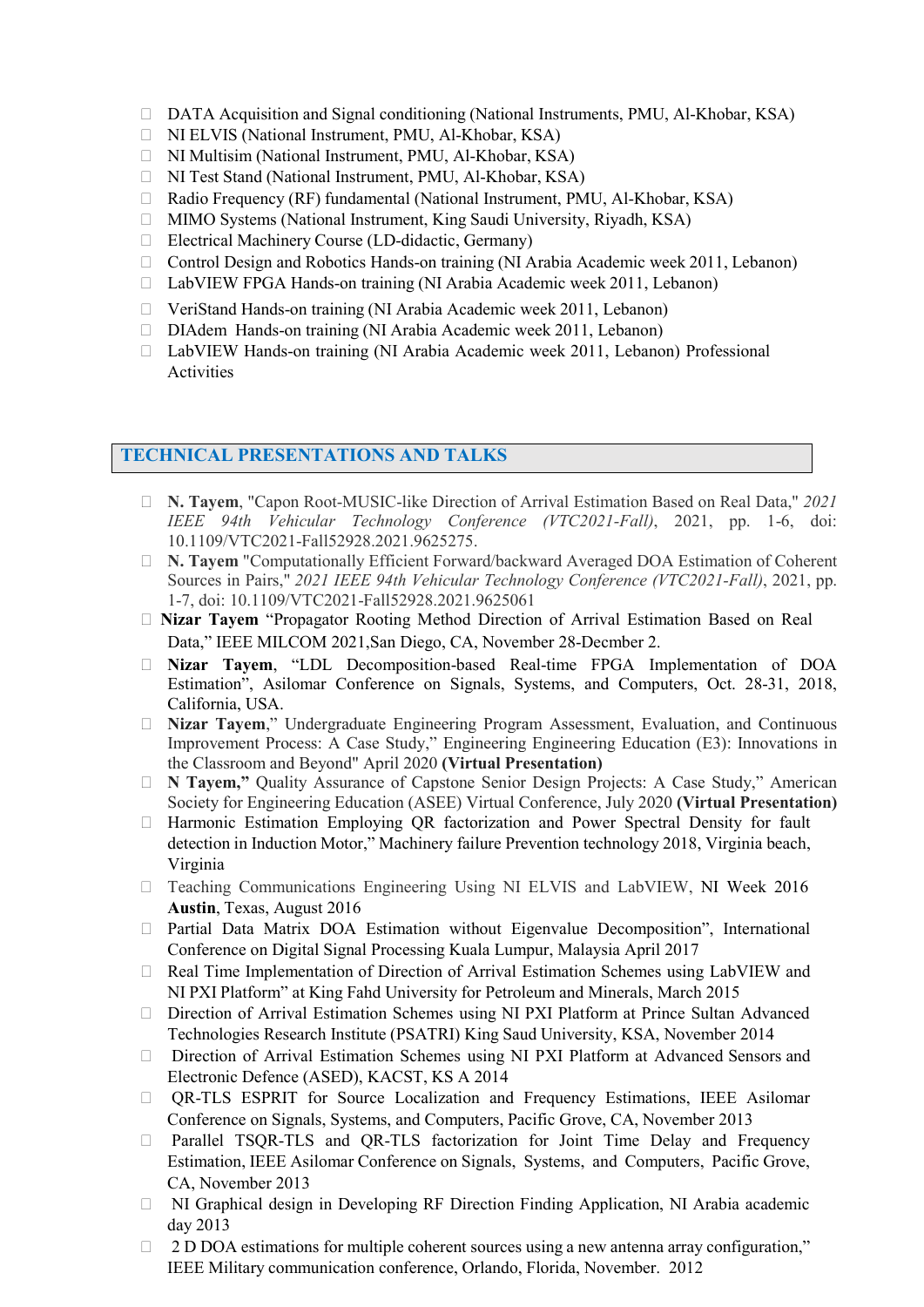- QRC-ESPRIT for Wideband Signals, Second International Conference on Advances in Information and Communication Technologies, Amsterdam, Netherlands, Dec 2011
- Range and Bearing Estimation for Near-Field Sources," IEEE Vehicular Technology Conference Fall, Ottawa, Canada, September 2010
- Propagator Method for Joint Time Delay and Frequency Estimation," IEEE Conference on Signal, System & Computers, Pacific Grove, CA, Oct. 2008.
- Unitary MUSIC algorithm for Source bearing estimation," IEEE Vehicular Technology Conference, Baltimore, MD, October 2007
- Angle of Arrival Estimation for Non-Circular Signals" IEEE Sarnoff Symposium 2006, Princeton, New Jersey, March 2006.
- DOA Estimation for Coherent Sources with Spatial Smoothing without Eigen-decomposition under Unknown Noise Field," IEEE GLOBECOM Conference 2005, St Louis, MO, December 2005.
- 2-D Directional of Arrival Angle Estimation Non-Based on the Eigen Structure Approach, IEEE Vehicular Technology Conference, Los Angeles, CA, September 2004.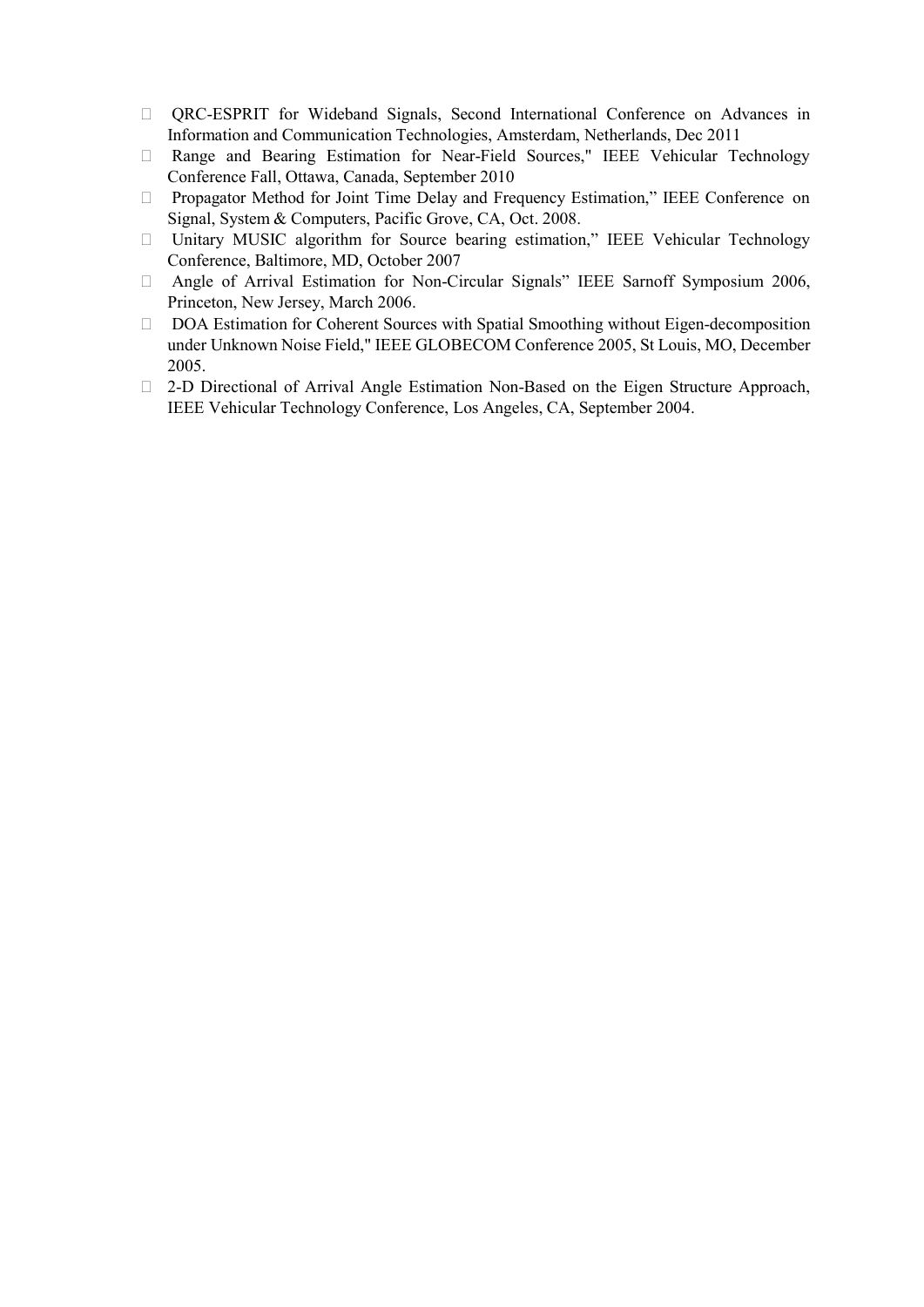CONJUGATE ESPRIT (C-SPRIT), IEEE Military Communications Conference, Boston, October 2003.

### **COMMITTEE WORK (Department, College, University)**

- Chair of EE department council
- Chair of College of Engineering ABET Committee
- Chair of EE senior design project committee.
- Chair of EE Teaching and accreditation committee
- Chair of EE Lab committee
- Member of faculty search committee
- Member of graduate research committee.
- Member of the college council
- Member of research and development committee
- Member of University IT committee

### **REVIEWER FOR TECHNICAL PAPERS**

Reviewer for international journals and conferences including:

- IEEE Transaction of Antenna and Propagation
- IEEE Vehicular Technology Conference
- IEEE Transaction on signal processing
- Signal Processing Journal
- IEEE signal processing Letter and Transactions
- IEEE Antenna and Wireless Propagation letter
- **IEEE GLOBECOM Conference**
- **IEEE Transaction in Wireless Communication**
- **General Co-Chair** of International Conference on Technology Innovation ICTI 2016 at New York, USA

### **MEMBERSHIP IN PROFESSIONAL SOCIETIES**

- Senior member of institute of Doctors Engineering and Scientists (IDES)
- IEEE member
- Member of World Academy of Science, Engineering, and Technology
- Member of the institute of Electronics, Information, and Communication Engineers
- Editor-in-Chief of International Journal on Electrical and Power Engineering (ACEEE, USA).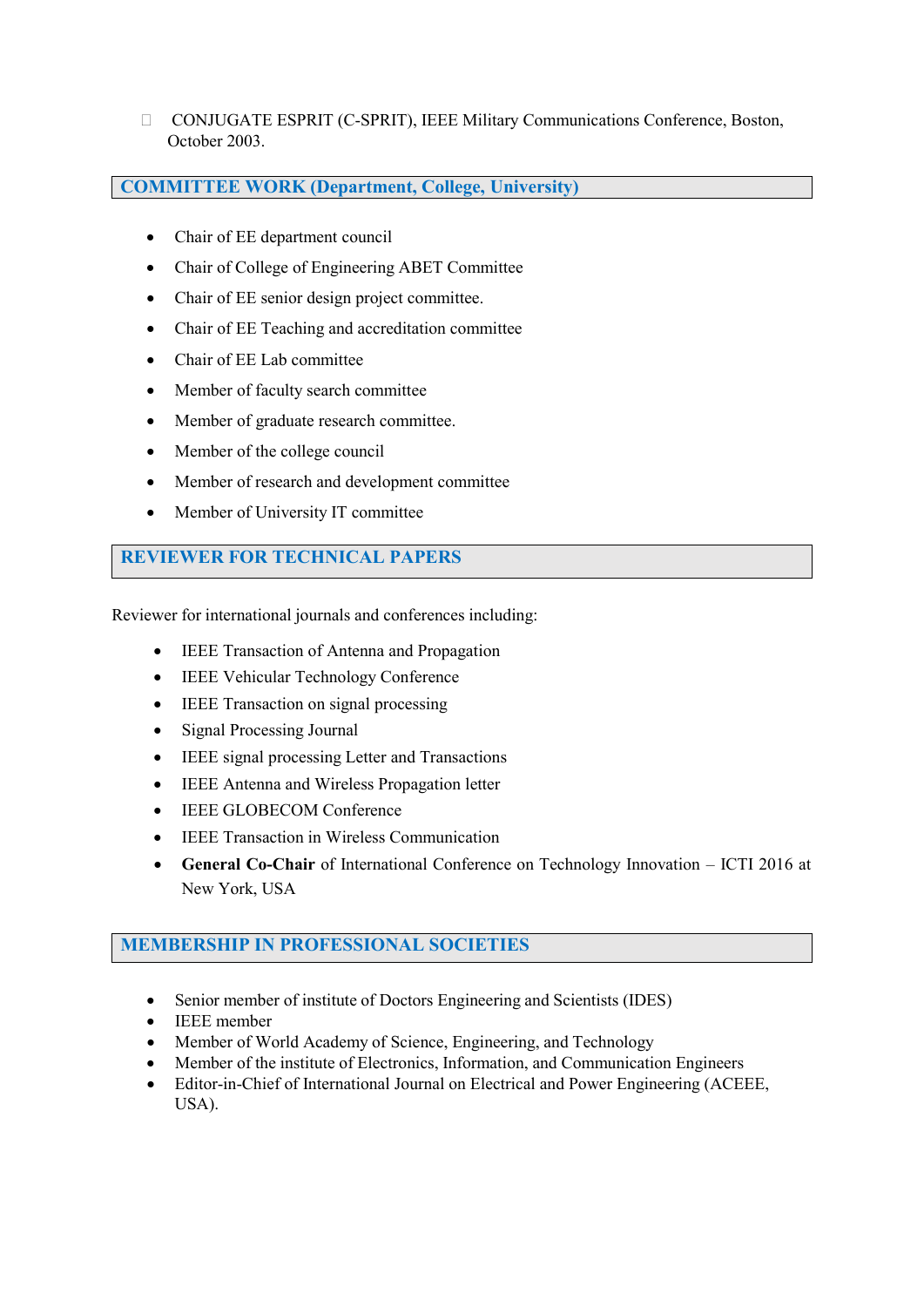## **RESEARCH PUBLICATIONS: JOURNALS**

- 1. **N. Tayem**, Ahmed A. Hussain," FPGA-based Hardware Implementation of Computationally Efficient Multi-Source DOA Estimation Algorithms, Wireless communication Handbook National Instruments, 2020
- 2. A.A. Hussain, **N. Tayem,** A. Soliman and R. M. Radaydeh, "FPGA-Based Hardware Implementation of Computationally Efficient Multi-Source DOA Estimation Algorithms," in IEEE Access, vol. 7, pp. 88845-88858, 2019.
- 3. Redha Radaydeh, Fawaz Alqahtani, [Mohamed-Slim](https://www.researchgate.net/scientific-contributions/7792328_Mohamed-Slim_Alouini?_sg=77EyGap-_2n_Ks2upG79UWdU-OGoQFaTKapxj3HfUFVpw5OPZC0RH1R2RGZu7l3U4C3N2sAtqhXYXF0) Alouini, and **Nizar Tayem** ,"Adaptive [Spectrum-Shared](https://www.researchgate.net/publication/335350283_Adaptive_Spectrum-Shared_Association_for_Controlled_Underlay_D2D_Communication_in_Cellular_Networks?_sg=BYKbKA6bU7BlavzNEQV2rJNFhhmWW5M9KKB77SdG169HYgMcUQ3kkdwSKALeW_doyYhzhep8pghCexQ) Association for Controlled Underlay D2D

[Communication in](https://www.researchgate.net/publication/335350283_Adaptive_Spectrum-Shared_Association_for_Controlled_Underlay_D2D_Communication_in_Cellular_Networks?_sg=BYKbKA6bU7BlavzNEQV2rJNFhhmWW5M9KKB77SdG169HYgMcUQ3kkdwSKALeW_doyYhzhep8pghCexQ) Cellular Networks" IET Communications, Aug 2019

DOI: 10.1049/iet-com.2019

- 4. **Nizar Tayem**, K Majeed, AA Hussain**, "**Propagator Method using PARAFAC Model for Two Dimensional Source Localization" accepted for publication at Radioengineering Journal July 2018
- 5. A. A. Hussain, **N. Tayem**, M. O. Butt, A. Soliman, A. Alhamed and S. Alshebeili, "FPGA Hardware Implementation of DOA Estimation Algorithm Employing LU Decomposition," in *IEEE Access*, vol. 6, pp. 17666-17680, 2018.
- 6. **Nizar Tayem**, K Majeed, AA Hussain**, "**[Parallel Factor-Based Model for Two-Dimensional](http://scholar.google.com/citations?view_op=view_citation&hl=en&user=R9Z-glQAAAAJ&sortby=pubdate&citation_for_view=R9Z-glQAAAAJ%3A4JMBOYKVnBMC) Direction [Estimation"](http://scholar.google.com/citations?view_op=view_citation&hl=en&user=R9Z-glQAAAAJ&sortby=pubdate&citation_for_view=R9Z-glQAAAAJ%3A4JMBOYKVnBMC) International Journal of Antennas and Propagation, Volume 2017 (2017),Article ID 1813497, 12 pages
- 7. **Nizar Tayem "**''Cholesky Factorization Based Parallel Factor for Azimuth and Elevation Angles Estimation'' accepted at Arabian Journal for Science and Engineering, June 2017
- 8. A Alhamed, **Nizar Tayem**, T Alshawi, S Alshebeili, A Alsuwailem, A Hussain, ["FPGA-based](http://scholar.google.com/citations?view_op=view_citation&hl=en&user=R9Z-glQAAAAJ&sortby=pubdate&citation_for_view=R9Z-glQAAAAJ%3ARHpTSmoSYBkC) Real Time Implementation for [Direction-of-Arrival](http://scholar.google.com/citations?view_op=view_citation&hl=en&user=R9Z-glQAAAAJ&sortby=pubdate&citation_for_view=R9Z-glQAAAAJ%3ARHpTSmoSYBkC) Estimation," The Journal of Engineerin[g10.1049/joe.2017.0165](http://dx.doi.org/10.1049/joe.2017.0165) , May 2017
- 9. **Nizar Tayem, "**Azimuth/Elevation Directional Finding with Automatic Pair Matching" International Journal of Antennas and Propagation, Volume 2016 (2016), Article ID 5063450, 9pages
- 10. **Nizar Tayem,** Syed Raza, Mohammed Omer, Ahmed Abul Hussain**, "**Joint Frequency and TimeEstimation Algorithms" Arabian Journal for Science and Engineering September 2016, Volume41, [Issue](http://link.springer.com/journal/13369/41/9/page/1) 9, pp 3511–3519
- 11. **Nizar Tayem**, Khaqan Majeed, and Ahmed A. Hussain, "Two Dimensional DOA Estimation using Cross-correlation Matrix with L-shaped Array," *IEEE* Antennas and Wireless propagationletters , October 2015
- 12. **N. Tayem**, "Real time implementation for DOA estimation methods on NI-PXI platform," *Progress In Electromagnetics Research B*, Vol. 59, 103-121, 2014.
- 13. M. Omer, **N. Tayem**, A Hussain," Two Uniform Linear Arrays for Non-Coherent and Coherent Sources for Two Dimensional Source Localization," Journal of Progress In Electromagnetics Research Letter , Vol. 47, 31-39, July 2014.
- 14. **N. Tayem**, M. Omer, M. El-Lakkis, S. A. Raza , J. Nayfeh," [Hardware Implementation of a](http://www.jpier.org/pierc/pier.php?paper=13091001) Proposed QR-TLS DOA Estimation Method and Music, Esprit [Algorithms](http://www.jpier.org/pierc/pier.php?paper=13091001) on NI-PXI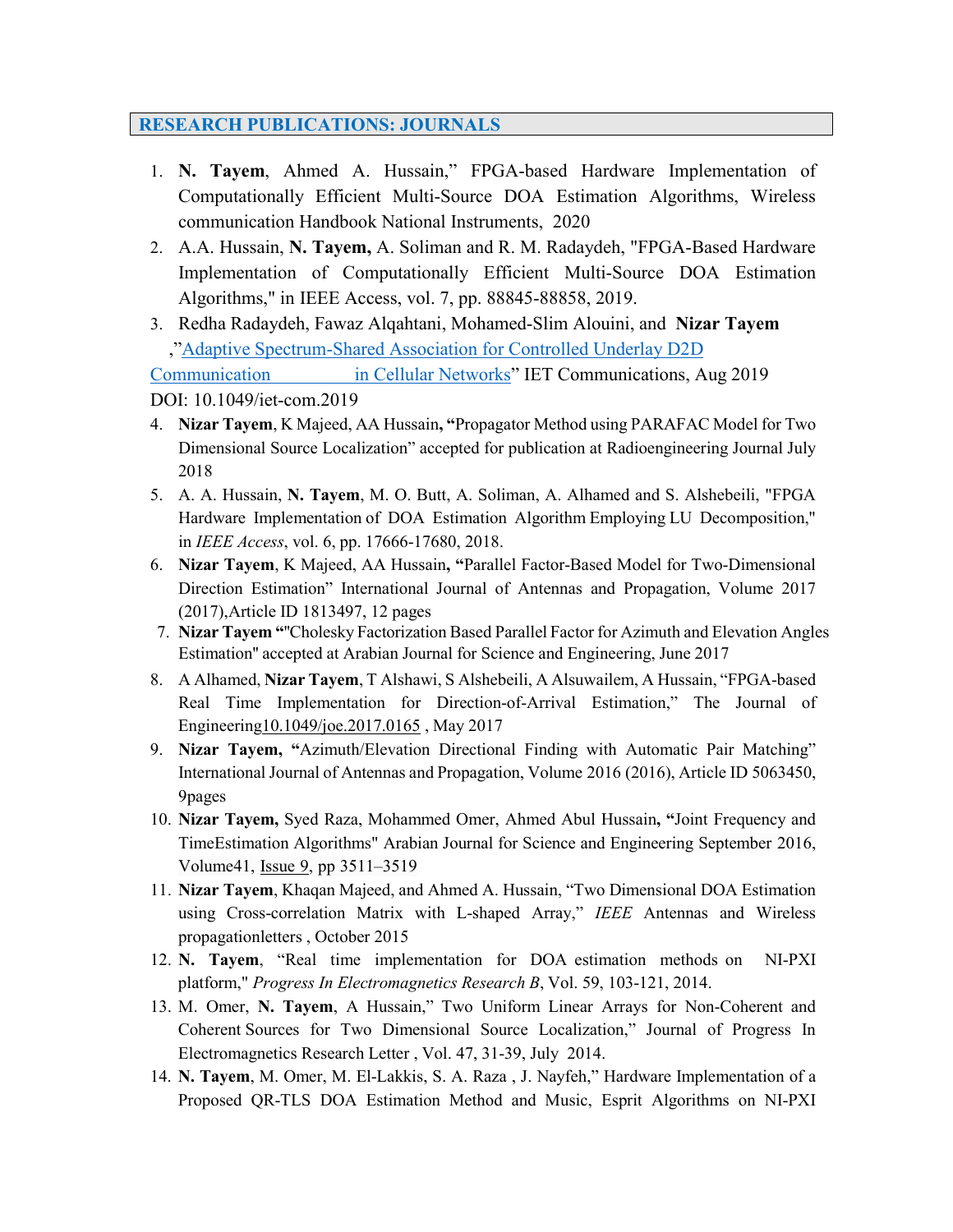[Platform,](http://www.jpier.org/pierc/pier.php?paper=13091001)Journal of Progress In Electromagnetics Research C, Vol. 45, 203-221, November 2013.

- 15. **N. Tayem**, M. Omer, H. Gami, S. A. Raza, J. Nayfeh, M. Al-Lakkis," Joint Frequency and AngleEstimation Algorithms," Journal of Selected Areas in Telecommunications (JSAT), October 2013
- 16. M. M. Qasaymeh, **Tayem Nizar**, and Ahmed Musa, "An Efficient Channel Estimator for Frequency Hopping System via Propagator Method", The International Journal of Ubiquitous Systems and Pervasive Networks, Vol. 3, pp.23-27, May 2011.
- 17. **Nizar Tayem** and Gami Hiren, "Two Stages Time Delay and Frequency for multiple sinusoids,"Journal of Selected areas in Telecommunication (JSAT), pp. 59-63, April 2011.
- 18. **Nizar Tayem**, "QRC-ESPRIT method for wideband signals" ACEEE International Journal on communication, Vol.2, No.03, pp.1-5. Nov 2011
- 19. **Nizar Tayem** and Gami Hiren, "Two Stages Time Delay and Frequency for multiple sinusoids,"Journal of Selected areas in Telecommunication (JSAT), pp. 59-63, April 2011.
- 20. Qasaymeh M.M, Gami Hiren, **Tayem Nizar**, Ravi Pendse, and M. E. Sawan "Joint Time Delayand Frequency Estimation with Propagator Method" IEEE Signal Processing Letter March. Vol.16, No. 5, pp.422-425, May 2009.
- 21. **Nizar Tayem** and Hyuck M. Kwon, "Reply to Comment on "L-Shape 2-Dimensional Arrival Angle Estimation with Propagator Methods," IEEE Transactions on Antennas & Propagation, Vol. 56, No. 5, pp. 1503-1506, May 2008.
- 22. **Nizar Tayem** and Hyuck M. Kwon, "Reply to Comment on "Conjugate ESPRIT (C-SPRIT)," IEEE Transactions on Antennas & Propagation, Vol. 55, No. 2, pp. 512 - 513, February 2007.
- 23. **Nizar Tayem** and Hyuck M. Kwon, "Azimuth and Elevation Angle Estimation with No Failureand No Eigen Decomposition," Elsevier Signal Processing Journal, Volume 86, Issue 1, Pages 8-16, January 2006.
- 24. **Nizar Tay**em and Hyuck M. Kwon, "L-Shape 2-Dimensional Arrival Angle Estimation with Propagator Method," IEEE Transactions on Antennas and Propagation, Vol. 53, No. 5, pp. 1622-1630, May 2005.
- 25. **Nizar Tayem** and Hyuck M. Kwon, "Conjugate ESPRIT (C-SPRIT)," IEEE Transactions on Antennas and Propagation, Vol. 52, No. 10, pp. 2618-2624, October 2004.

#### **CONFERENCE PUBLICATIONS**

- 1. **Nizar Tayem**, Ahmed A Hussain, Vinay Reddy Veramareddy, and Soliman Abdel-Hamed , "Propagator Rooting Method Direction of Arrival Estimation Based on Real Data," IEEE MILCOM 2021,San Diego, CA, November 28-Decmber 2.
- 2. **Nizar Tayem**, Srdan Budimir , Vinay Reddy Veramareddy, and Ahmed A Hussain, "Capon Root-MUSIC-like Direction of Arrival Estimation Based on Real Data," 93th IEEE Vehicular Technology Conference , 27 - 30 September 2021.
- 3. Ahmed A Hussain, **Nizar Tayem**, and Soliman Abdel-Hamed, "Computationally Efficient Forward/backward Averaged DOA Estimation of Coherent Sources in Pairs," 93th IEEE Vehicular Technology Conference, 27 - 30 September 2021.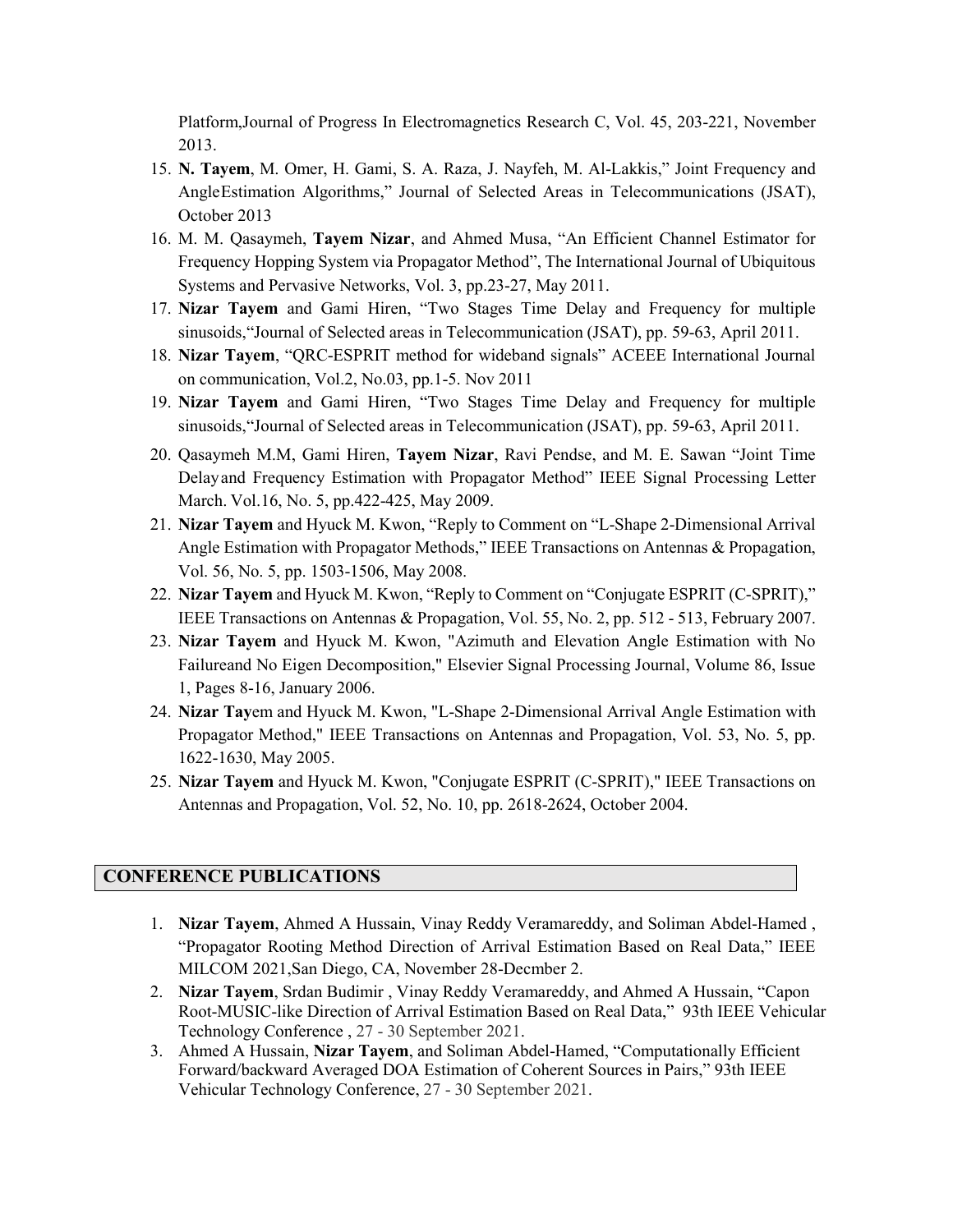- 4. A. A. Hussain, **N. Tayem** and A. -H. Soliman, "FPGA Hardware Implementation of Computationally Efficient DOA Estimation of Coherent Signals," The 2021 IEEE 10th International Conference on Radar, Antenna, Microwave, Electronics and Telecommunications (ICRAMET) , November 23rd - 24th, 2021
- 5. **Nizar Tayem**, "QR decomposition and Parallel Factor-based Model for Two-Dimensional Direction of Arrival Angle Estimation", IEEE Asilomar Conference on Signals, Systems, and Computers, November 1-4, 2020, California, USA.
- 6. Ahmed A. Hussain, **Nizar Tayem**, Jamal Nayfeh, Samir El Nakla," Undergraduate Engineering Program Assessment, Evaluation, and Continuous Improvement Process: A Case Study," Engineering Engineering Education (E3): Innovations in the Classroom and Beyond" April 2020
- 7. Ahmed A Hussain, **N Tayem**, C Yahya, S Alhuwaidi, J Nayfeh," Quality Assurance of Capstone Senior Design Projects: A Case Study," American Society for Engineering Education (ASEE) Virtual Conference, July 2020
- 8. **N. Tayem**, Nadar Sawalhi, Suri Ganriwala," Harmonic Estimation Employing QR factorization and Power Spectral Density for fault detection in Induction Motor," Machineryfailure Prevention technology 2018, Virginia beach, Virginia
- 9. Ahmed A. Hussain**, N. Tayem**, Abdel-Hamid Soliman "LDL Decomposition-based Realtime FPGA Implementation of DOA Estimation." Accepted at IEEE Asilomar Conference on Signals, Systems, and Computers, Pacific Grove, CA, November 2018.
- 10. **N. Tayem**, "Partial Data Matrix DOA Estimation without Eigenvalue [Decomposition",](http://www.pmu.edu.sa/kcfinder/upload/files/Partial%20Data%20Matrix%20DOA%20Estimation%20without%20Eigenvalue%20Decomposition.pdf) International Conference on Digital Signal Processing Kuala Lumpur, Malaysia April 17-19, 2017
- 11. Nadar Sawalhi, **N. Tayem**, Suri Ganriwala,"Fault detection and health monitoring using motorcurrent signature analysis Compared to Vibration Analysis ," Machinery failure Prevention technology 2018, Virginia beach, Virginia
- 12. **N. Tayem**, M. Omer, A. Abul Hussain , ["DOA Estimation Method using R Matrix of the QR](http://www.pmu.edu.sa/kcfinder/upload/files/1569977167.pdf) [Factorized Data and its Prototype Implementation on NI-PXI Platform,](http://www.pmu.edu.sa/kcfinder/upload/files/1569977167.pdf)" IEEE MILCOM 2014,Baltimore, MD
- 13. **N. Tayem**, M. Omer, A. Abul Hussain , "Hardware Implementation of MUSIC and ESPRIT onNI-PXI Platform," IEEE MILCOM 2014, Baltimore, MD
- 14. Syed A. Raza and **Nizar Tayem**, *"*Direct and Parallel QR Based Subspace Decomposition Methods for System Identification*"*, International Conference on Industrial Automation, Information and Communications Technology, Bali, 28-30th August 2014.
- 15. **N. Tayem**, M. Omer, H. Gami, Jamal Nayfeh ["QR-TLS ESPRIT for Source Localization and](http://www.pmu.edu.sa/kcfinder/upload/files/Asilomar_paper_2.pdf) [Frequency Estimations.](http://www.pmu.edu.sa/kcfinder/upload/files/Asilomar_paper_2.pdf)" IEEE Asilomar Conference on Signals, Systems, and Computers, Pacific Grove, CA, November 2013.
- 16. **N. Tayem**, M. Omer , S. A. Raza, J. Nayfeh, Mohamed El-Lakkis, " Parallel TSQR-TLS and QR-TLS factorization for Joint Time Delay and Frequency Estimation." IEEE Asilomar Conference on Signals, Systems, and Computers, Pacific Grove, CA, November 2013
- 17. **Nizar Tayem**, "2 D DOA estimation for multiple coherent sources using a new antenna array configuration," IEEE Military communication conference, Orlando, Florida, November. 2012
- 18. **Nizar Tayem**, " QRC-ESPRIT for Wideband Signals, Second International Conference on Advances in Information and Communication Technologies, Amsterdam, Netherlands, Dec 2011.
- 19. **Nizar Tayem** ,Champike attanaayake, and Ayodele Abatan, " Range and Bearing Estimation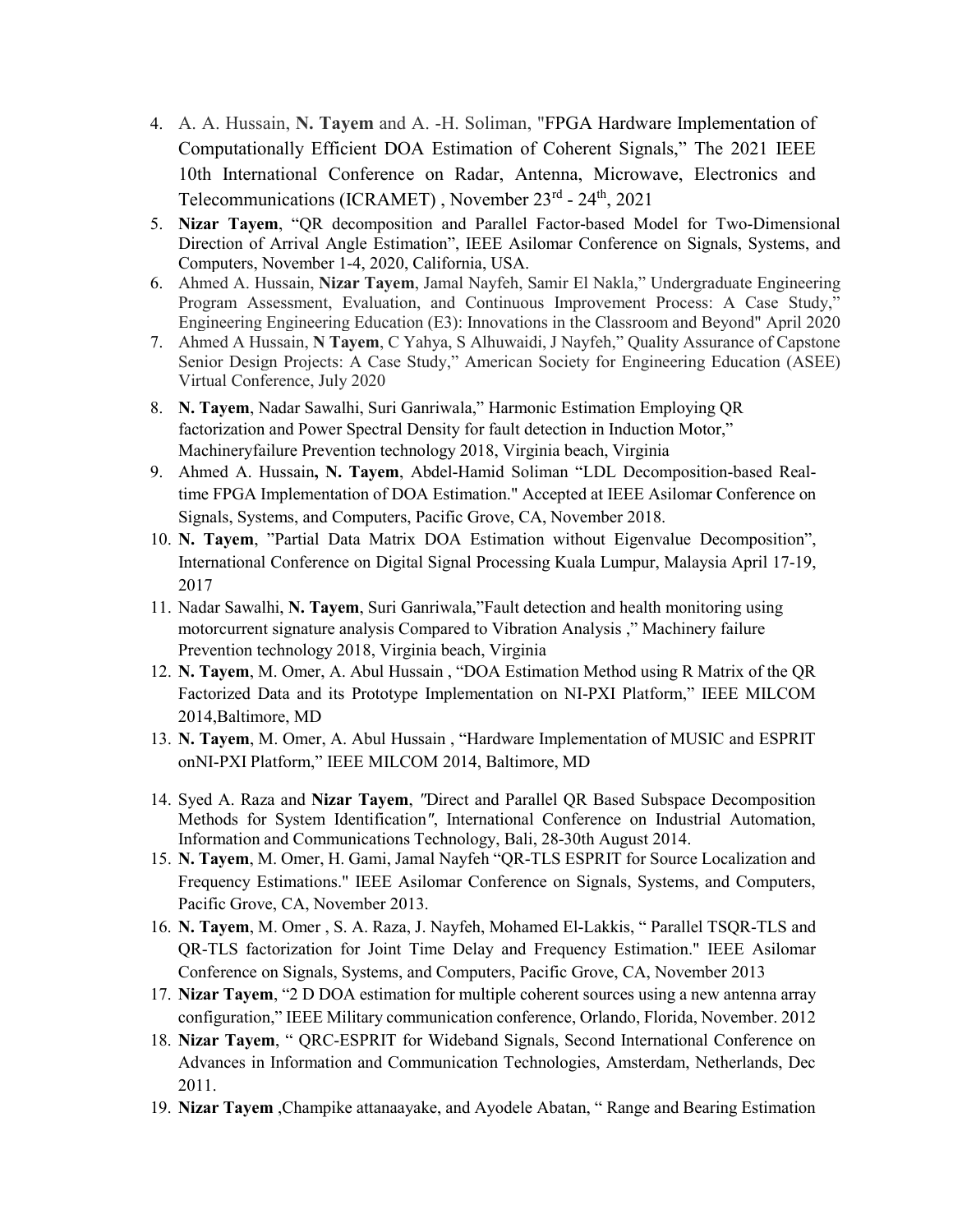for Near-Field Sources," IEEE Vehicular Technology Conference Fall, Ottawa , Canada, September 2010.

- 20. Gami H., Qasaymeh M., **Tayem N**., R. Pendse, M. Sawan, "Efficient Structure-Based Carrier Offset Estimator for OFDM System," IEEE Vehicular Tech. Conf., Barcelona, Spain, Apr 26- 29, 2009.
- 21. Qasaymeh M., Gami H., **Tayem N**., R. Pendse, M. Sawan, "Time Delay Estimator for Frequency Hopping System without Eigen Decomposition," IEEE Vehicular Tech Conf, Barcelona, Spain,Apr 26-29, 2009.
- 22. Qasaymeh M., Gami H., **Tayem N**., R. Pendse, M. Sawan, "Rank Revealing QR Factorization for Jointly Time Delay and Frequency Estimation," IEEE Vehicular Tech Conf, Barcelona, Spain, Apr 26-29, 2009.
- 23. Gami H., Qasaymeh M., **Tayem N.,** R. Pendse, M. Sawan, "Subspace-Based Blind CFO Estimation for OFDM by Exploiting Used Carriers," IEEE Sarnoff Sym., Princeton, NJ, Mar 30-Apr 1, 2009.
- 24. Shatnawi H., Gami H., Qasaymeh M., **Tayem N.**, M. Sawan, R. Pendse, "High Resolution JointTime Delay and Frequency Estimation," IEEE Sarnoff Sym., Princeton, NJ, Mar 30-Apr 1, 2009.
- 25. Gami H., Qasaymeh M., **Tayem N**., R. Pendse, M. Sawan, "Semiblind Multiuser MIMO Channel Estimators using PM and RRQR methods," IEEE Conf on Comm. Network & ServicesResearch, New Brunswick, Canada, May 11-15, 2009.
- 26. Gami H., Qasaymeh M., **Tayem N**., R. Pendse, M. Sawan, "Carrier Frequency Offset Estimatorfor Multicarrier Systems using Matrix Pencil Method", IEEE International conf. on Telecommunications, Marrakech, Morocco, May 25-27, 2009.
- 27. Qasaymeh M.M, Gami Hiren, **Tayem Nizar**, Ravi Pendse, and M. E. Sawan "Joint Time Delay and Frequency Estimation without Eigen-Decomposition" accepted in 42nd Annual Asilomar Conf. Signals, Systems Computers, Pacific Grove, CA Oct. 2008
- 28. Kareem Al Jabr, Hyuck M. Kwon, and **Nizar Tayem**, "Modified UCA-ESPRIT for EstimatingDOA of Coherent Signals Using One Snapshot," IEEE Vehicular Technology Conference, , Marina Bay, Singapore, 11–14 May 2008
- 29. Qasaymeh M., Gami H., **Tayem N.**, M. Sawan, R. Pendse, "Propagator Method for Joint Time Delay and Frequency Estimation," IEEE Conference on Signal, System & Computers, Pacific Grove, CA, Oct. 2008.
- 30. **N. Tayem** and M. Naraghi-Pour, " Unitary MUSIC algorithm for Source bearing estimation," IEEE Vehicular Technology Conference, Baltimore, MD, 30 September 3 October 2007
- 31. **N. Tayem** and M. Naraghi-Pour, "Propagator Method and Triangular Factorization for Source Bearing Estimation," IEEE Military Communications Conference, Orlando, Florida, October 29-31 2007.
- 32. **N. Tayem** and M. Naraghi-Pour, "Fast algorithm for source localization in multipath environments," SPIE (The International Society for Optical Engineering) April 2007.
- 33. **Nizar Tayem** and M. Naraghi-Pour, "Unitary Root MUSIC and Unitary MUSIC with Real-Valued Rank Revealing Triangular Factorization," accepted at IEEE Military CommunicationsConference, Orlando, Florida, October 29-31 2007
- 34. A. Salameh **and N. Tayem**, "Conjugate MUSIC for non-circular signals" IEEE International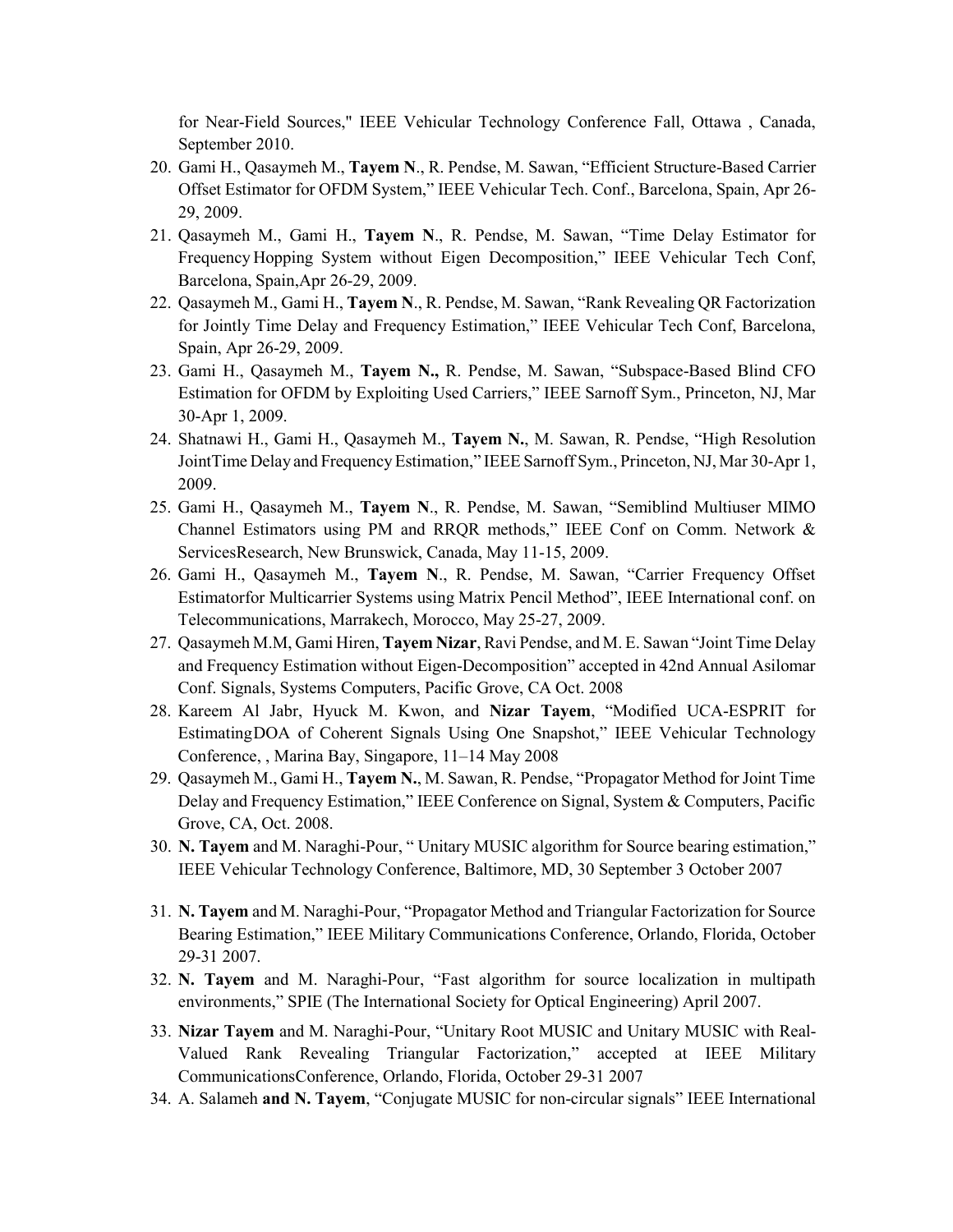Conference on Acoustics, Speech and Signal Processing 2006, Toulouse, France 14-19 May 2006.

- 35. **Nizar Tayem**, A. Salameh, and Hyuck M. Kwon, "Toeplitz based matrix Pencil for Non-Circular Signals" IEEE Vehicular Technology Conference 2006, Montréal, Canada, 25 – 28 September 2006.
- 36. **Nizar Tayem** and Hyuck M. Kwon, "Covariance Matrix Differencing for Coherent Sources DOA Estimation under Unknown Noise Field " IEEE Vehicular Technology Conference 2006,Montréal, Canada, 25 – 28 September 2006.
- 37. **N. Tayem** and A. Salameh, "DOA Estimation for non-circular sources under correlated noise field," ICT 13th International Conference on Telecommunications 2006, Funchal, Madeira Island, Portugal, 9-12 May 2006.
- 38. A. Salameh and **N. Tayem**,"Angle of Arrival Estimation for Non-Circular Signals" IEEE Sarnoff Symposium 2006, Princeton, New Jersey, 27-28 March 2006.
- 39. **Nizar Tayem** and Hyuck M. Kwon, Seunghyun Min and Donghee Kang, "Root MUSIC Transform Covariance Differencing for Correlated Sources under Unknown Symmetric ToeplitzNoise," International ITG - IEEE Workshop on Smart Antennas 2006, Reisensburg near Ulm, 13-14 March 2006.
- 40. A. Salameh, **Nizar Tayem**, and Hyuck M. Kwon, "Improved 2-D Root MUSIC for Non-CircularSignals"Fourth IEEE Workshop on sensor array and multi-channel processing 2006, Waltham, Massachusetts, 12-14 July 2006.
- 41. **Nizar Tayem** and Hyuck M. Kwon, and Yong H. Lee, "DOA Estimation for Coherent Sources with Spatial Smoothing without Eigendecomposition under Unknown Noise Field," IEEE GLOBECOM Conference 2005, St Louis, MO, November 28-December 2, 2005.
- 42. **Nizar Tayem** and Hyuck M. Kwon, "Transform Covariance Differencing Method for Correlated Sources under Unknown Symmetric Toeplitz Noise," IEEE Military Communications Conference, Atlantic City, New Jersey, October 17-20, 2005.
- 43. **Nizar Tayem**, Hyuck M. Kwon, and Yong H. Lee, "2-D DOA Estimation with No Failure," IEEE Vehicular Technology Conference 2005 Fall, Dallas, TX, September 25-28, 2005.
- 44. **Nizar Tayem** and Hyuck M. Kwon, Seunghyun Min and Donghee Kang, "FOA and 2-D DOA Estimation with Propagator Method," IEEE Vehicular Technology Conference 2005 Fall, Dallas, TX, September 25-28, 2005.
- 45. **Nizar Tayem**, Hyuck M. Kwon, "Arrival Angle Estimation of Correlated Sources with Unknown, Spatially Uncorrelated and Nonstationary Noise," IEEE AP-S International Symposium on Antennas and Propagation and USNC/URSI National Radio Science Meeting, paper number 2583, Washington, DC, USA on July 3-8, 2005.
- 46. **Nizar Tayem**, Hyuck M. Kwon, "Arrival Angle Estimation of Correlated Sources under Unknown Noise of Hermitian Covariance Matrix," IEEE AP-S International Symposium on Antennas and Propagation and USNC/URSI National Radio Science Meeting, paper number 2905, Washington, DC, USA on July 3-8, 2005.
- 47. **Nizar Tayem** and Hyuck M. Kwon, "Angle Estimation with Propagator Method for CorrelatedSources under Unknown Symmetric Toeplitz Noise," The 18th Annual Canadian Conference onElectrical and Computer Engineering (CCECE05), Session TM22 Digital Signal Processing 3, Saskatoon Inn Saskatoon, Saskatchewan, Canada, May 1-4, 2005.
- 48. **Nizar Tayem** and Hyuck M. Kwon, "2-D DOA Estimation with Propagator Method for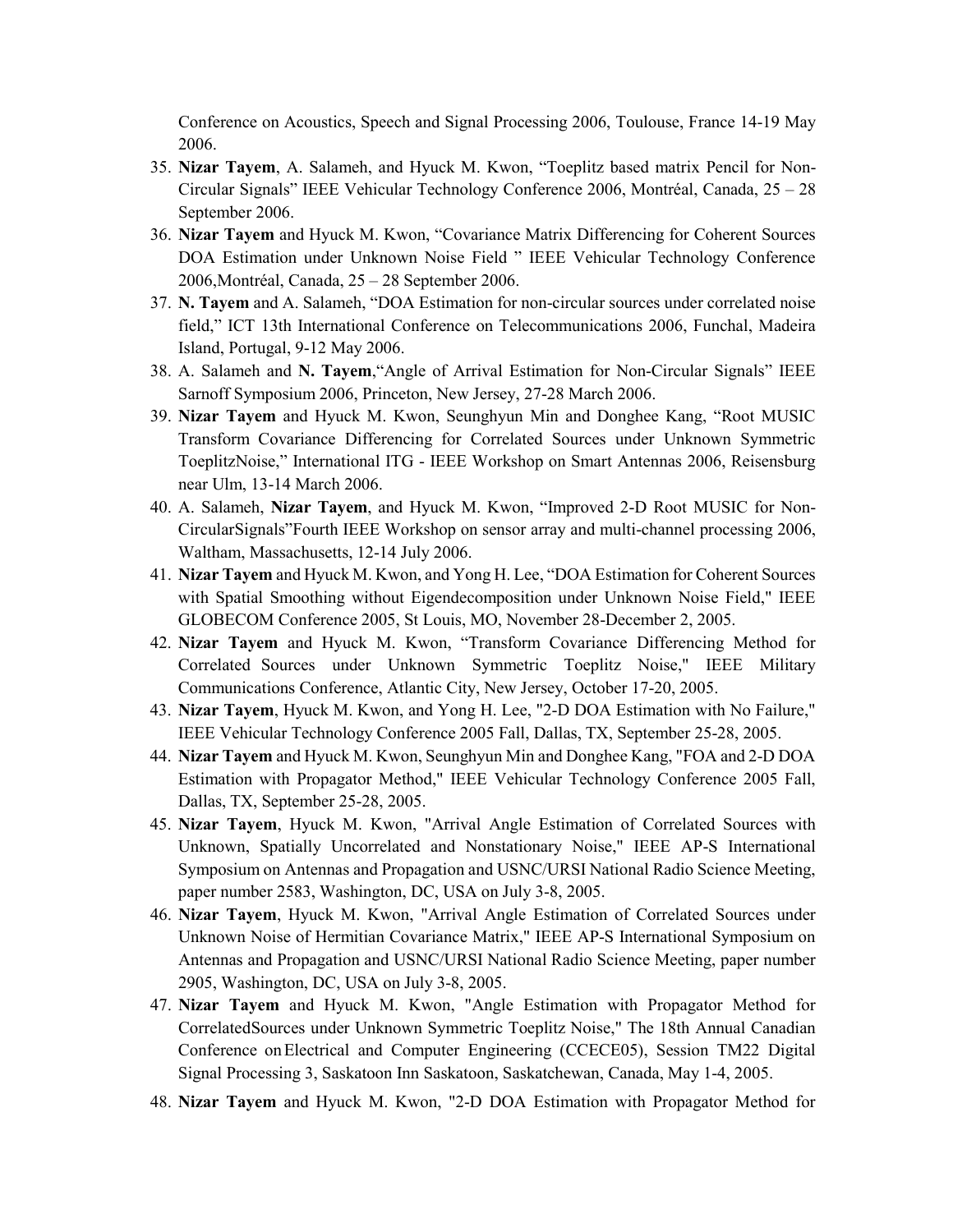Correlated Sources under Unknown Symmetric Toeplitz Noise," IEEE Vehicular Technology Conference 2005-Spring, Stockholm, Sweden, May 30 -June 2, 2005.

- 49. **Nizar Tayem** and Hyuck M. Kwon, "L-Shape 2-Dimmensional Arrival Angle Estimation withPropagator Method," IEEE Vehicular Technology Conference 2005-Spring, Stockholm, Sweden, May 30 - June 2, 2005.
- 50. **Nizar Tayem** and Hyuck M. Kwon, "2-D Directional of Arrival Angle Estimation Non-Based on the Eigen Structure Approach," IEEE Vehicular Technology Conference 2004-Fall, Los Angeles, CA, September 26-29, 2004.
- 51. **Nizar Tayem** and Hyuck M. Kwon, "CONJUGATE ESPRIT (C-SPRIT)," IEEE Military Communications Conference, Boston, MA, pp. 1155 - 1160, Vol. 2, October 13-16, 2003.

#### **CO-ADVISOR PH.D. DISSERTATIONS**

- Hiren Gami Ph.D., employed at Miami University Middletown, Ohio
- Mahmoud M. Qasaymeh Ph.D., employed at Tafila [Technical University,](https://www.researchgate.net/institution/Tafila_Technical_University) Jordan
- Ahmed Abul Hussain, currently Ph.D. student at Staffordshire University

### **RESEARCH CITATIONS**

My publications have been **cited 991 times**, according to information on the Google scholar website: **<https://scholar.google.com/citations?user=R9Z-glQAAAAJ&hl=en>**

## **INDUSTRIAL CASE STUDIES**

National Instruments published my case studies on their website:

- **Nizar Tayem**, Ahmed Abul Hussain, "Real-time Implementation for DOA Estimation Methods on NI-PXI Platform**,** July 2015**,** <http://sine.ni.com/cs/app/doc/p/id/cs-17309?nisrc=RSS-pxi-en>
- **Nizar Tayem**, Ahmed Abul Hussain ,Abdel-Hamid Soliman" FPGA Hardware Implementation and Experimental Verification of Direction-of-Arrival Estimation Algorithm Using LU Decomposition, July 2018, <http://sine.ni.com/cs/app/doc/p/id/cs-17700>
- **Nizar Tayem**,"FPGA-Based Real-Time Implementation for Direction of Arrival Estimation Algorithm Using QR Decomposition, October 2017 [http://sine.ni.com/cs/app/doc/p/id/cs-17614#](http://sine.ni.com/cs/app/doc/p/id/cs-17614)

# **INTERNATIONAL PATENTS**

- 1. **Nizar [Tayem,](http://patent.ipexl.com/inventor/Nizar_Tayem_1.html)** Kwon [Hyuck,](http://patent.ipexl.com/inventor/Kwon_Hyuck_1.html) Min [Seung](http://patent.ipexl.com/inventor/Min_Seung_Hyun_1.html) Hyun, Kang [Dong](http://patent.ipexl.com/inventor/Kang_Dong_Hee_1.html) Hee,: Antenna [apparatus](http://patent.ipexl.com/topic/Antenna_apparatus_for_estimating_direction_of_arrival_and_frequency_of_arrival_and_estimating_1.html) for estimating direction of arrival and frequency of arrival and [estimating](http://patent.ipexl.com/topic/Antenna_apparatus_for_estimating_direction_of_arrival_and_frequency_of_arrival_and_estimating_1.html) method thereof, using [threea](http://patent.ipexl.com/topic/Antenna_apparatus_for_estimating_direction_of_arrival_and_frequency_of_arrival_and_estimating_1.html)rray [antennas.](http://patent.ipexl.com/topic/Antenna_apparatus_for_estimating_direction_of_arrival_and_frequency_of_arrival_and_estimating_1.html) Samsung [Electronics](http://patent.ipexl.com/topic/Antenna_apparatus_for_estimating_direction_of_arrival_and_frequency_of_arrival_and_estimating_1.html) July [2007:](http://patent.ipexl.com/date/20070726_1.html) KR [1020060000682](http://patent.ipexl.com/KR/1020060000682.html)
- 2. Kwon [Hyuck](http://patent.ipexl.com/inventor/Kwon_Hyuck_Moon_1.html) Moon,**Nizar [Tayem](http://patent.ipexl.com/inventor/Kwon_Hyuck_Moon_1.html)**[,](http://patent.ipexl.com/inventor/Kwon_Hyuck_Moon_1.html) Min Seung [Hyun,](http://patent.ipexl.com/inventor/Kwon_Hyuck_Moon_1.html) [Kang](http://patent.ipexl.com/inventor/Kang_Dong_Hee_1.html) Dong Hee,: Method and an